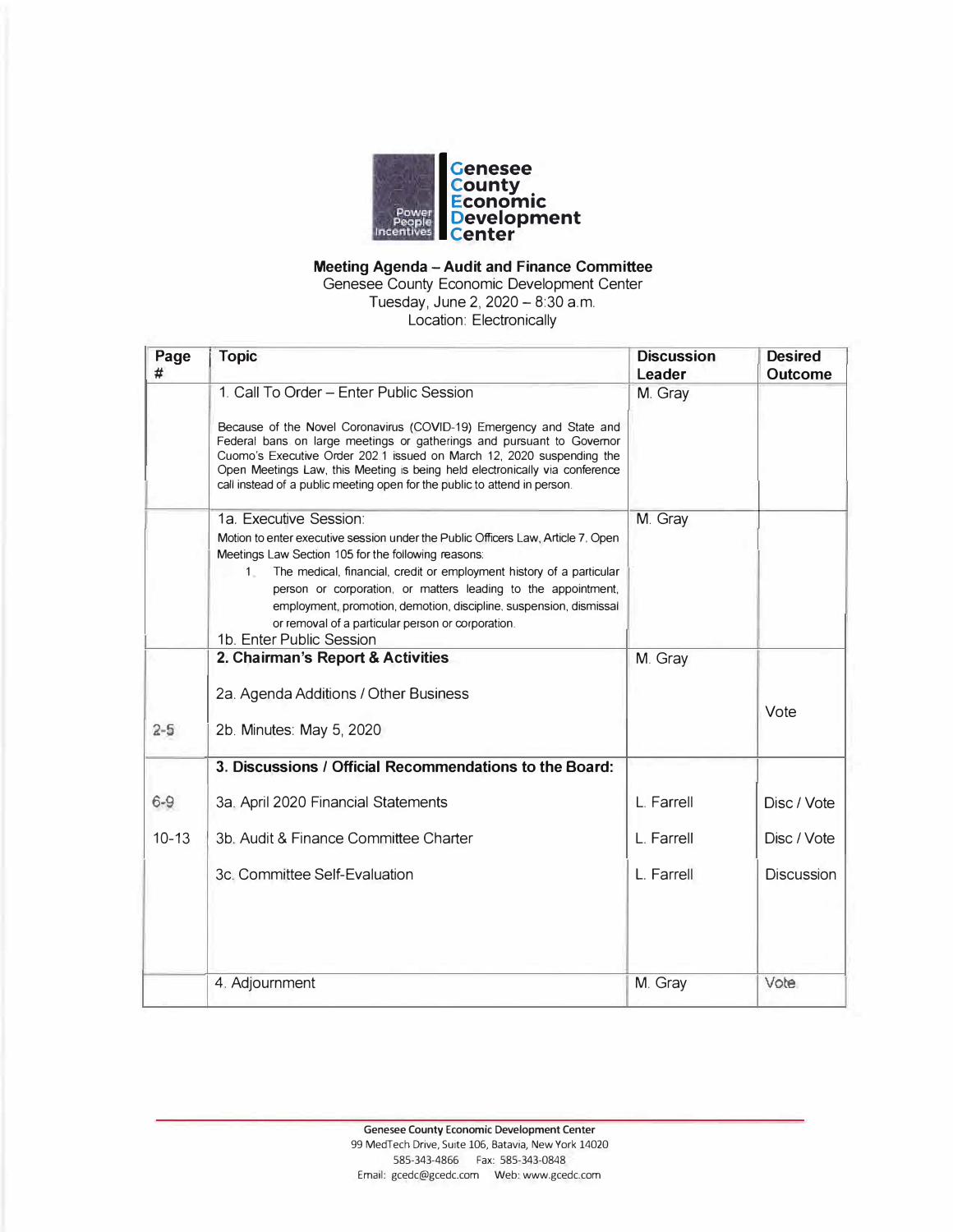# **DRAFT**



**GCEDC Audit & Finance Committee Meeting Tuesday, May 5, 2020 8:30 a.m. Locations: Electronically** 

# **MINUTES**

### **ATTENDANCE**

Committee Members: Staff: Guests: Absent: M. Gray, P. Battaglia, A. Young L. Farrell, M. Masse, L. Casey, P. Kennett, J. Krencik, C. Suozzi, S. Hyde D. Cunningham (GGLDC Board Member), T. Felton (GGLDC Board Member) T. Bender

### **1. CALL TO ORDER/ ENTER PUBLIC SESSION**

M. Gray called the meeting to order at 8:32 a.m. via conference call/ video conference.

Because of the Novel Coronavirus (COVID-19) Emergency and State and Federal bans on large meetings or gatherings and pursuant to Governor Cuomo's Executive Order 202.1 issued on March 12, 2020 suspending the Open Meetings Law, this Meeting is being held electronically via conference call *I* video conference instead of a public meeting open for the public to attend in person.

### **1a. Executive Session:**

A. Young made a motion to enter executive session at 8:32 a.m. under the Public Officers Law, Article 7, Open Meetings Law Section 105 for the following reasons, seconded by P. Battaglia and approved by all members present:

"The proposed acquisition, sale or lease of real property or the proposed acquisition of securities, or sale or exchange of securities held by such public body, but only when publicity would substantially affect the value thereof."

**1b. Re-Enter Public Session - P.** Battaglia made a motion to enter back into public session at 8:58 a.m., seconded by A. Young and approved by all members present.

### **2. CHAIRMAN'S REPORT & ACTIVITIES:**

**2a. Agenda Additions / Other Business** – Nothing at this time.

**2b. Minutes: March 26, 2020** 

**A. Young made a motion to recommend to the full Board the approval of the March 26, 2020 minutes; the motion was seconded by P. Battaglia. Roll call resulted as follows:**

| - Yes    |
|----------|
| - Yes    |
| - Absent |
| - Yes    |
|          |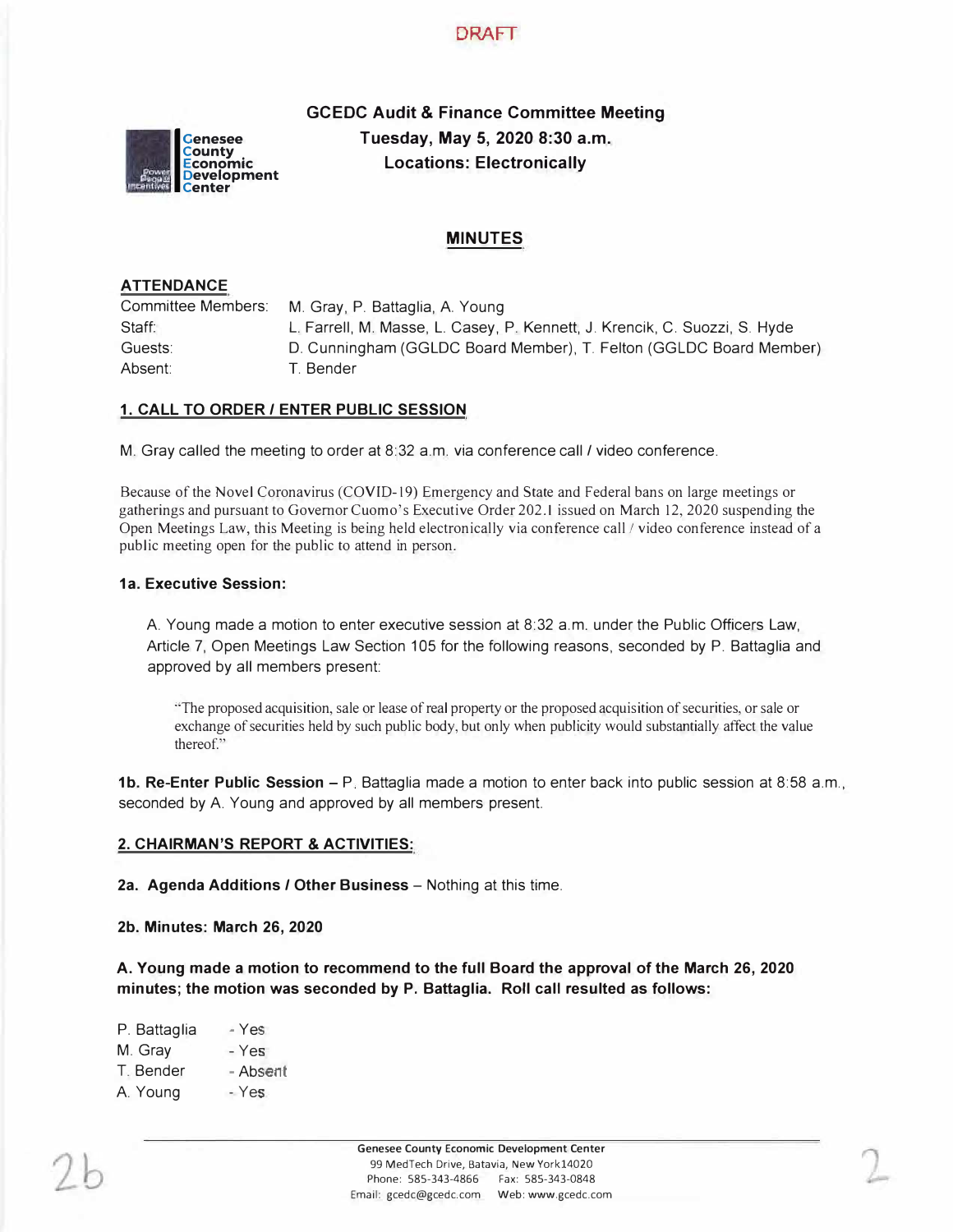

The item was approved as presented.

# 3. DISCUSSIONS / OFFICIAL RECOMMENDATIONS OF THE COMMITTEE:

3a. 1<sup>st</sup> Quarter Financial Statements - L. Farrell reviewed with the Committee the significant items of the first quarter long form financial statements for 2020.

- Grants receivable decreased from audited numbers at 12/31/19, due to a National Grid engineering grant that was received. These expenditures were over a multi-year period before we spent all of the funds. We have now received the full grant, which was \$500,000. This grant is now closed.
- Improvements to Land Held for Development and Sale are related to STAMP development costs that were capitalized.
- Accounts receivable decreased by \$20,000. We received the final payment from RG&E from their termed-out project origination fee.
- Accounts payable was near \$1M at 12/31/19. These were mostly related to STAMP expenditures and GURFs that were in the process of being submitted for release of funds from ESD, which were paid in the first quarter.
- In the operating fund, project origination fees from five solar projects, Ellicott Station, Ellicott Place and Mega Properties will allow us to come in over budget for 2020 revenue. We are anticipating that these projects will move forward and close.
- Operating expenses that are over budget are related to expenditures that are front loaded (i.e. Insurance and HSA contributions).
- In the STAMP Fund, we received our first larger payment from Empire Pipeline, which is under a CBA. We received \$448,000 in the first quarter. We were able to make the first payment to the County on the \$4M of funding provided for the STAMP project as these funds are the dedicated source for repayment.
- S. Hyde also noted that, despite the current economic environment, the agency is fiscally strong. L. Farrell and S. Hyde reviewed the deal flow that is still very solid and projected the operating budget through the end of the year. L. Farrell is working on an analysis that summarizes the projected cash overage in totality.

# A. Young made a motion to recommend to the full Board the 1<sup>st</sup> Quarter Financial Statements for 2020; the motion was seconded by P. Battaglia. Roll call resulted as follows:

| P. Battaglia | - Yes  |
|--------------|--------|
| M. Gray      | - Yes  |
| T. Bender    | Absent |
| A. Young     | - Yes  |
|              |        |

## The item was approved as presented.

3b. \$33M STAMP Grant Review YTD - L. Farrell reviewed the status of the \$33M ESD Grant with the Committee. GURF #23 was submitted to ESD. Authorization was received yesterday, 5/4/20, from ESD to release those funds. We are in the process of cutting another round of checks, which will include payment to all vendors included in this GURF.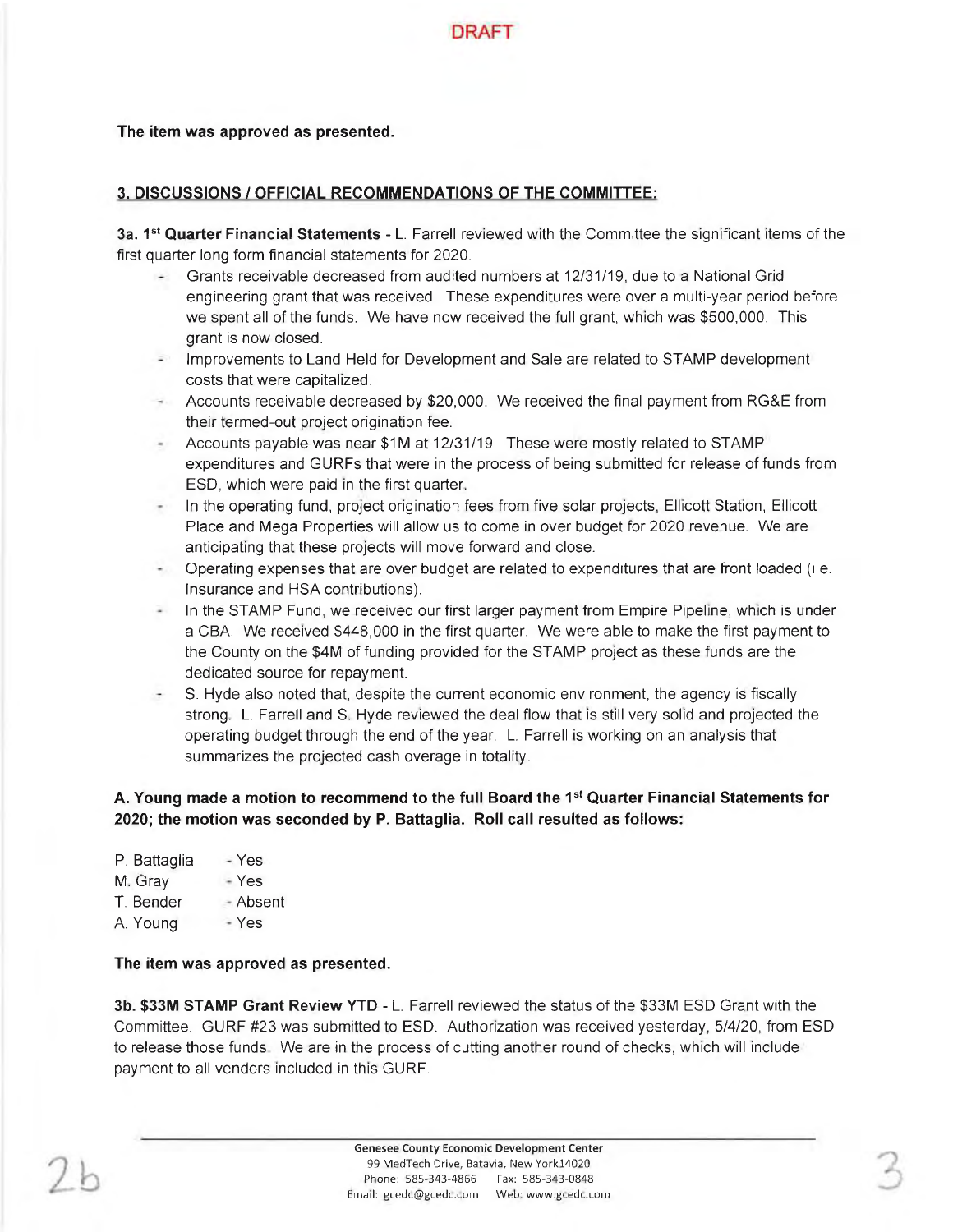

3c. \$8M STAMP Grant YTD - L. Farrell reviewed the status of the \$33M ESD Grant with the Committee. GURF #4 was submitted to ESD. Authorization was received yesterday, 5/4/20, from ESD to release those funds. We are in the process of cutting another round of checks, which will include payment to all vendors included in this GURF.

3d. Mowing Bids- The GCEDC asked four companies for bids to mow the properties we have acquired at STAMP and the entrance sign to STAMP. The results of the bids are as follows based on 6 mows in the season.

- 1. \$3,300 S&S Trucking
- 2. \$3,150 Scalia's Landscaping
- 3. Declined to bid McKenzie Landscaping
- 4. Declined to bid Bubba's Landscaping

Fund Commitment: Not to exceed \$3,150, which is within the budget approved for 2020.

A. Young made a motion to recommend to the full Board approval of the mowing contract for STAMP properties to Scalia's Landscaping not to exceed \$3,150; the motion was seconded by P. Battaglia. Roll call resulted as follows:

| P. Battaglia | Yes.     |
|--------------|----------|
| M. Gray      | - Yes    |
| T. Bender    | - Absent |
| A. Young     | $-$ Yes  |

### The item was approved as presented

3e. Town of LeRoy Funding Deferral Request - In 2018, the Town of LeRoy signed an Intermunicipal Agreement with the GCEDC that committed to four annual payments of \$50,000. Due to the recent pandemic and COVID-19, the Town of Leroy has requested to defer this year's payment and to amend the agreement to reflect that deferral. The deferral of this payment does not impact cashflow because they are restricted funds.

P. Battaglia made a motion to recommend to the full Board approval of the IMA amendment to defer the Town of LeRoy payment of \$50,000 for one year; the motion was seconded by A. Young. Roll call resulted as follows:

| P. Battaglia | Yes      |
|--------------|----------|
| M. Gray      | - Yes    |
| T. Bender    | - Absent |
| A. Young     | $-$ Yes  |
|              |          |

### The item was approved as presented

3f. STAMP Real Estate Loans Update - L. Farrell provided an update on this process. We have over \$5M of loans outstanding with ESD. At the time that we received each of these loans, the terms for each loan was 0% interest. At the end of the 5-year term, ESD had three options. ESD could have 1) required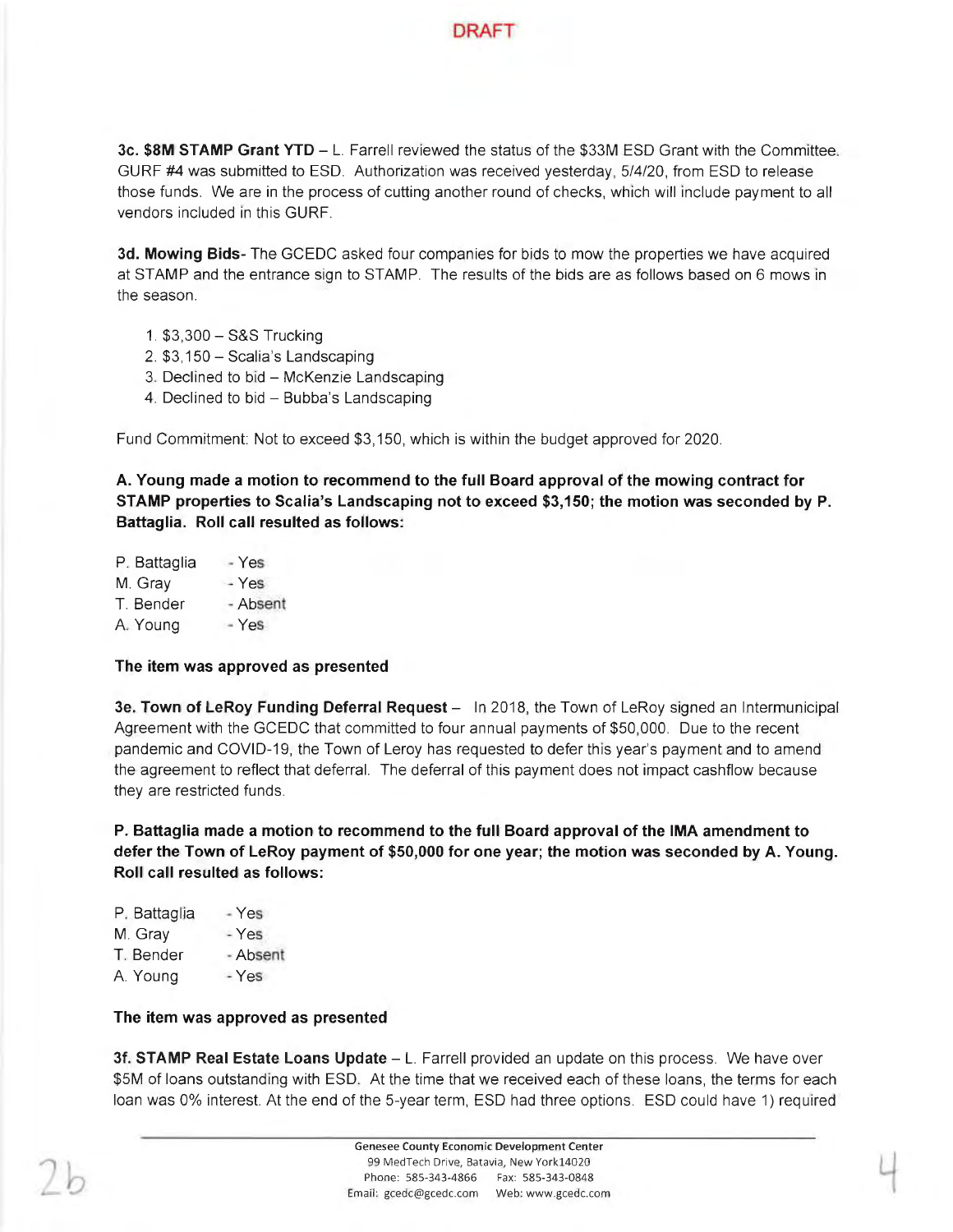

a full balloon payment, 2) forgiven the loans, or 3) extended the loans with new terms. Last March we submitted a request to ESD to forgive the \$5M in loans. The loans were not forgiven; however, in February, we signed the closing documents that extend all of the loans another 5 years from the latest maturity date of 2021.

### 4. ADJOURNMENT

As there was no further business, P. Battaglia made a motion to adjourn at 9:16 a.m., seconded by A. Young and passed unanimously.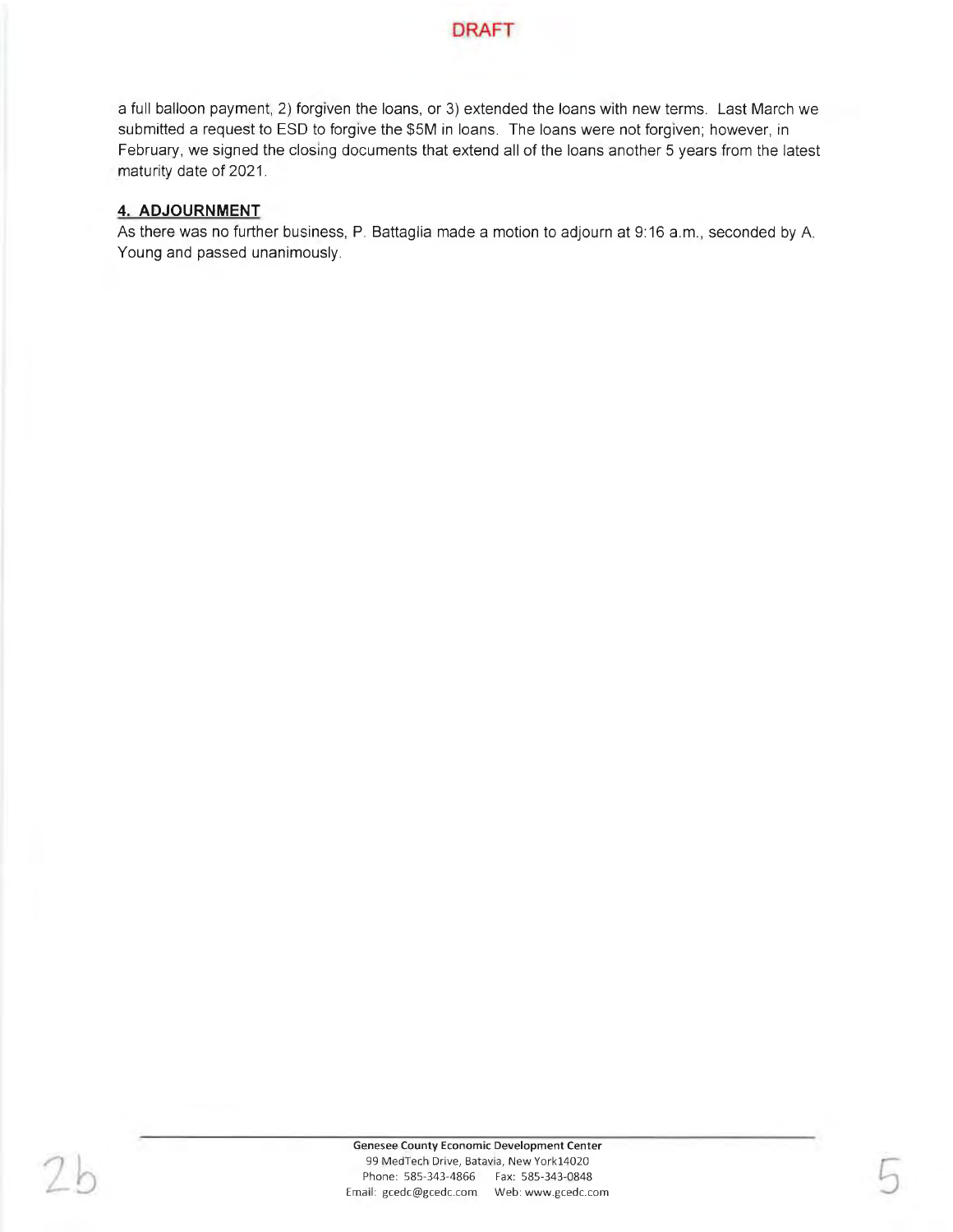### **Genesee County Economic Development Center** April 2020 Dashboard **Balance Sheet - Accrual Basis**

|                                                                     |   | 4/30/20        | Three Month<br>Period Ended<br>3/31/20 | [Per Audit]<br>12/31/19 |
|---------------------------------------------------------------------|---|----------------|----------------------------------------|-------------------------|
| ASSETS:                                                             |   |                |                                        |                         |
| Cash - Unrestricted (1)                                             | s | $1,675,547$ \$ | $1.596.320$ \$                         | 1,409.323               |
| Cash - Restricted (A)(2)                                            |   | 12,749,015     | 12,746.344                             | 13,742,990              |
| $Cash - Research$ <sub>(B)</sub>                                    |   | 789,627        | 789,434                                | 788.561                 |
| Cash - Subtotal                                                     |   | 15,214,189     | 15,132,098                             | 15.940,874              |
| Grants Receivable (3)                                               |   | 86,092         | 186,092                                | 386,091                 |
| Accts Receivable- Current (4)                                       |   | 332,059        | 394.848                                | 397,089                 |
| Deposits                                                            |   | 2.832          | 2.832                                  | 2,832                   |
| Prepaid Expense(s) (5)                                              |   | 6,955          | 2,542                                  | 33,355                  |
| Loans Receivable - Current                                          |   | 52.571         | 56,244                                 | 51,450                  |
| <b>Total Current Assets</b>                                         |   | 15,694,698     | 15,774,656                             | 16,811,691              |
| Land Held for Dev. & Resale (6)                                     |   | 14,156,249     | 14,156,249                             | 13,886,275              |
| Furniture, Fixtures & Equipment                                     |   | 67,982         | 67,982                                 | 67,982                  |
| Total Property, Plant & Equip.                                      |   | 14,224,231     | 14,224,231                             | 13,954,257              |
| Less Accumulated Depreciation                                       |   | (67, 939)      | (67, 934)                              | (67, 917)               |
| Net Property, Plant & Equip.                                        |   | 14,156,292     | 14,156,297                             | 13,886,340              |
| Accts Receivable- Non-current (7)                                   |   | 539,295        | 539,295                                | 559,295                 |
| Loans Receivable- Non-current (Net of \$47,429 Allow, for Bad Debt) |   | 290,963        | 295,675                                | 309,788                 |
| <b>Other Assets</b>                                                 |   | 830,258        | 834,970                                | 869,083                 |
| <b>TOTAL ASSETS</b>                                                 |   | 30,681,248     | 30,765,923                             | 31,567,114              |
| <b>DEFERRED OUTFLOWS OF RESOURCES</b>                               |   |                |                                        |                         |
| Deferred Pension Outflows (12)                                      |   | 160,725        | 160,725                                | 160,725                 |
| <b>Deferred Outflows of Resources</b>                               |   | 160,725        | 160,725                                | 160,725                 |
| <b>LIABILITIES:</b>                                                 |   |                |                                        |                         |
| Accounts Payable (8)                                                |   | 19,174         | 18,692                                 | 927,789                 |
| Loan Payable - Genesee County - Current (9)                         |   | 290,000        | 290,000                                | 285.000                 |
| <b>Accrued Expenses</b>                                             |   | 8,905          | 779                                    | 12,608                  |
| Unearned Revenue (10)                                               |   | 10,309,198     | 10,408,729                             | 10,408,563              |
| <b>Total Current Liabilities</b>                                    |   | 10,627,277     | 10,718,200                             | 11,633,960              |
| Loans Payable - ESD (11)                                            |   | 5,196,487      | 5.196,487                              | 5.196,487               |
| Loan Payable - Genesee County - Noncurrent (9)                      |   | 3,425,000      | 3.425,000                              | 3,715,000               |
| Aggregate Net Pension Liability (12)                                |   | 199.875        | 199,875                                | 199.875                 |
| <b>Total Noncurrent Liabilities</b>                                 |   | 8,821,362      | 8,821,362                              | 9,111,362               |
| <b>TOTAL LIABILITIES</b>                                            |   | 19,448,639     | 19,539,562                             | 20,745,322              |
| <b>DEFERRED INFLOWS OF RESOURCES</b>                                |   |                |                                        |                         |
| Deferred Pension Inflows (12)                                       |   | 109.989        | 109,989                                | 109,989                 |
| <b>Deferred Inflows of Resources</b>                                |   | 109,989        | 109,989                                | 109,989                 |
| <b>NET ASSETS</b>                                                   |   | 11,283,345 \$  | 11,277,097 S                           | 10,872,528              |

### **Significant Events:**

- Unrestricted Cash YTD Collected \$300K National Grid Grant.  $\mathbf{1}$ .
- Restricted Cash ESD deposited \$4M into an imprest account related to the \$8M STAMP grant in November 2019 and \$15.1M into an  $2.$ imprest account related to the \$33M STAMP grant in January 2018. Expenditures out of these accounts are pre-authorized by ESD. In May 2018, the County remitted \$4M to the GCEDC per a Water Supply Agreement. to be put towards water improvements located in the Town of Alabama and the Town of Pembroke and other Phase II improvements as identified by the County. These funds are being used to pay qualifying expenditures.
- Grants Receivable Decreased due to receipt of funds from National Grid as reimbursement for STAMP expenses, 3.
- Accounts Receivable (Current) Econ. Dev, Program Support Grant: MedTech Centre Property Management: termed out Project Origination  $4.$ Fees from Rochester Gas & Electric and HP Hood to be collected in the next 12 months.
- 5. Prepaid Expense(s) - D&O insurance. life insurance. long-term and short-term disability.
- Land Held for Dev. & Resale Additions are related to STAMP development costs. 6.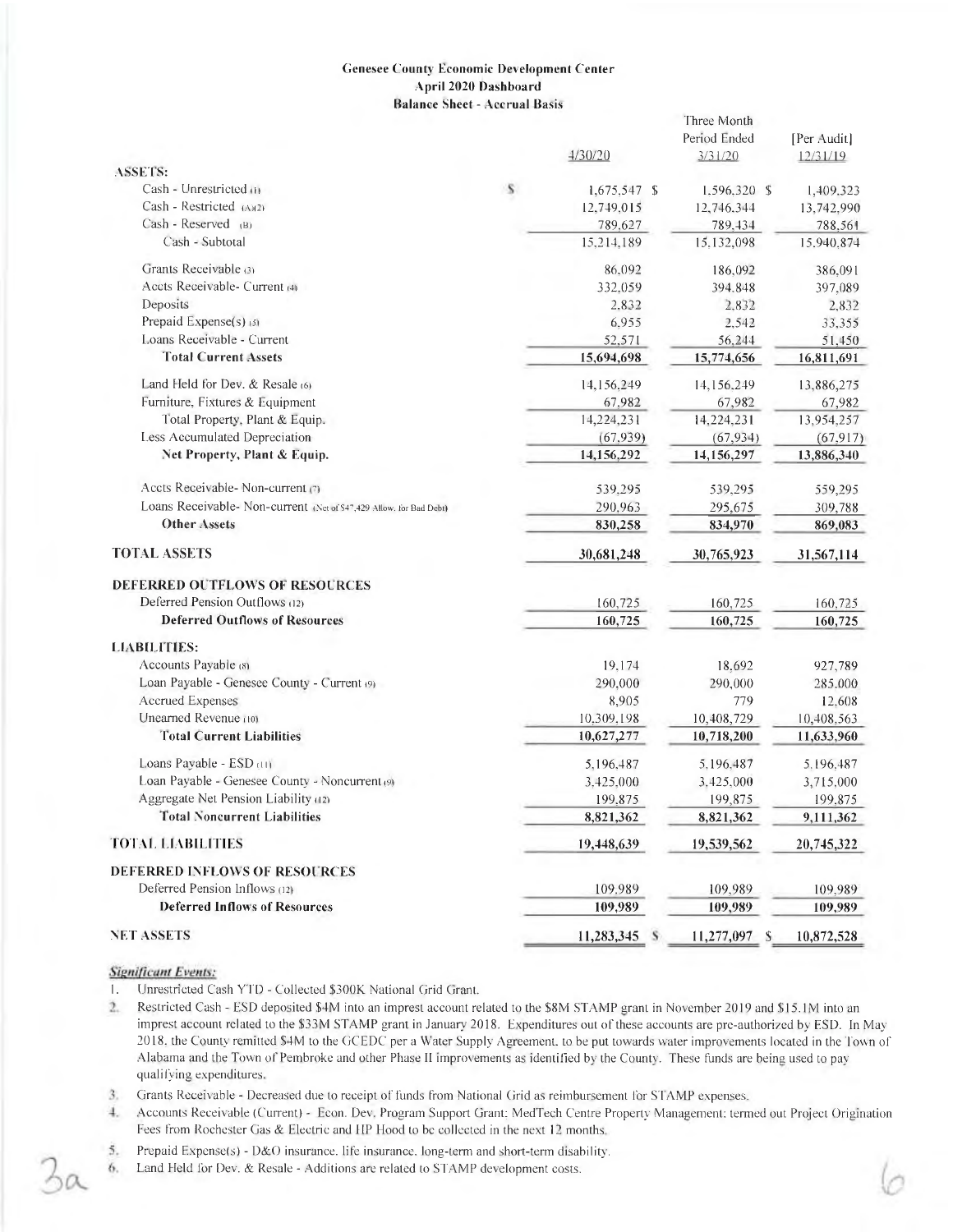- $\mathcal{T}_{\epsilon}$ Accounts Receivable - Non-current - Termed out Project Origination Fees from HP Hood that will not be collected within 12 months of the Balance Sheet date.
- Accounts Payable e3communications expenses and unpaid 2019 expenses. 8.
- $\mathbf{Q}_i$ Loan Payable - Genesee County (Current & Noncurrent) - Per a Water Supply Agreement with Genesee County, the County remitted \$4M to the GCEDC to put towards water improvements located in the Town of Alabama and the Town of Pembroke and other Phase II improvements as identified by the County. GCEDC will make annual payments to the County of \$448,500 beginning in January 2020.
- 10. Unearned Revenue Genesee County contribution received in advance; Funds received from municipalities to support park development; Funds received from National Fuel to support workforce development; ESD Grant funds to support STAMP development, not actually earned until eligible expenditures are incurred.
- 11. Loans Payable ESD Loans from ESD to support STAMP land acquisition and related soft costs.
- 12. Deferred Pension Outflows / Aggregate Net Pension Liability / Deferred Pension Inflows Accounts related to implementation of GASB 68.

Restricted Cash = Municipal Funds, RLF #2 Funds, Grant Funds Received in Advance.  $(X)$ 

Reserved Cash =  $RLF = 1$  Funds (defederalized). m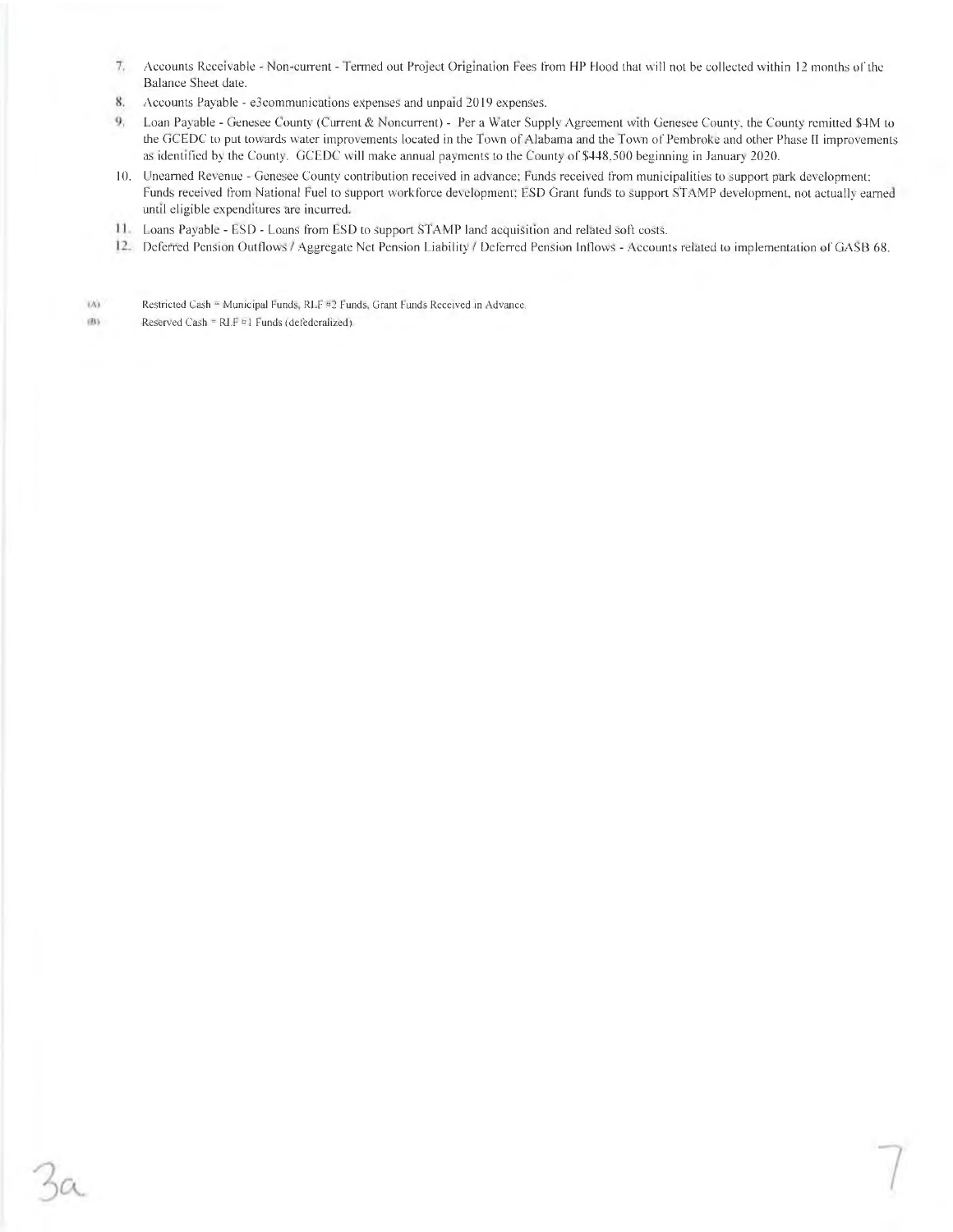### **Genesee County Economic Development Center** April 2020 Dashboard Profit & Loss - Accrual Basis

|                                              |               |                          |              |                | 2020           | 2020      |
|----------------------------------------------|---------------|--------------------------|--------------|----------------|----------------|-----------|
|                                              |               | Month to Date            | <b>YTD</b>   |                | Board Approved | YTD %     |
|                                              | 4/30/20       | 4/30/19                  | 2020         | 2019           | Budget         | of Budget |
| Operating Revenues:                          |               |                          |              |                |                |           |
| Genesee County                               | s<br>19.459 S | 19.459S                  | 77.837 \$    | 77,837 \$      | 233.513        | 33%       |
| Fees - Projects                              | 13,718        | 500                      | 29,718       | 160,698        | 392,000        | $8\%$     |
| Fees - Services                              | 6,707         | 6,687                    | 26,828       | 26.748         | 80,483         | 33%       |
| Interest Income on Loans                     | 333           | 308                      | 1,355        | 1.250          | 3,877          | $35\%$    |
| Rent                                         | 200           | 220                      | 800          | 820            | 23.995         | $3\%$     |
| Common Area Fees - Parks<br>Grants (1)       | 400           | á,                       | 700          | $\sim$         | ÷.             | N/A       |
|                                              |               | 137,458                  | 584,913      | 427,151        | 26,022,377     | 2%        |
| GGLDC Grant- Econ. Dev. Program Support      | 25,000        | 25,000                   | 100,000      | 100,000        | 300.000        | 33%       |
| GCFC Grant - Econ. Dev. Program Support      | 50,000        | $\overline{\phantom{a}}$ | 50.000       |                | 50,000         | 100%      |
| $BP2$ Revenue                                | ۰             |                          |              | 402            | 2,698          | $0\%$     |
| Other Revenue                                | 838           |                          | 6,397        | 4,831          | 5.000          | 128%      |
| <b>Total Operating Revenues</b>              | 116,655       | 189,632                  | 878,548      | 799,737        | 27.113,943     | 3%        |
| <b>Operating Expenses</b>                    |               |                          |              |                |                |           |
| General & Admin                              | 90,135        | 85.783                   | 415,800      | 407,139        | 1,379,649      | 30%       |
| <b>Professional Services</b>                 | 13,478        | 23,500                   | 18,095       | 28.395         | 96,000         | 19%       |
| Site Maintenance/Repairs                     | 405           | 390                      | 1.622        | 1,560          | 17.000         | 10%       |
| Property Taxes/Special District Fees         | a,            | u                        | 2,533        | 2,951          | 11.890         | 21%       |
| PIF Expense                                  | S.            | $\sim$                   | 28,410       | 14.714         | 93,824         | 30%       |
| CBA Pass Through                             | ÷.            | ٠                        | c            | 205,125        | c              | N/A       |
| Site Development Expense                     | 7.209         | g.                       | 8,684        | 18,389         | 2,501.475      | $0\%$     |
| Real Estate Development (2)                  | ÷.            | 124.958                  | 269,974      | 192,160        | 25,642,025     | $1\%$     |
| <b>Balance Sheet Absorption</b>              | ۰             | (124, 958)               | (269, 974)   | (192, 160)     |                | N/A       |
| <b>Total Operating Expenses</b>              | 111,227       | 109,673                  | 475,144      | 678,273        | 29,741,863     | $2\%$     |
| <b>Operating Revenue (Expense)</b>           | 5,428         | 79,959                   | 403,404      | 121,464        | (2,627,920)    |           |
| Non-Operating Revenue (Expense)              |               |                          |              |                |                |           |
| Other Interest Income                        | 820           | 1,115                    | 7.413        | 7,808          | 5,000          | 148%      |
| Econ. Dev. Loan Fund (LDC/Countv)            |               |                          |              | (233, 764)     |                | N/A       |
| <b>Total Non-Operating Revenue (Expense)</b> | 820           | 1.115                    | 7.413        | (225, 956)     | 5.000          | 148%      |
| <b>Change in Net Assets</b>                  | 6,248         | 81,074                   | 410,817      | $(104, 492)$ S | (2,622,920)    |           |
| <b>Net Assets - Beginning</b>                | 11,277,097    | 10,530,195               | 10,872,528   | 10,715,761     |                |           |
| <b>Net Assets - Ending</b><br>S              | 11,283,345 S  | $10,611,269$ S           | 11,283,345 S | 10,611,269     |                |           |

### **Significant Events:**

1. Grants - YTD includes \$448K Community Benefit Agreement payment dedicated to STAMP by sourcing debt service payments to the County; PIF from RJ Properties (Liberty Pumps) supports Apple Tree Acres Infrastructure improvements: PIF from Yancey's Fancy supports Infrastructure Fund Agreement with the Town of Pembroke; ESD \$33M & \$8M Grants support STAMP development costs.

2. Real Estate Development Costs - Includes STAMP development costs.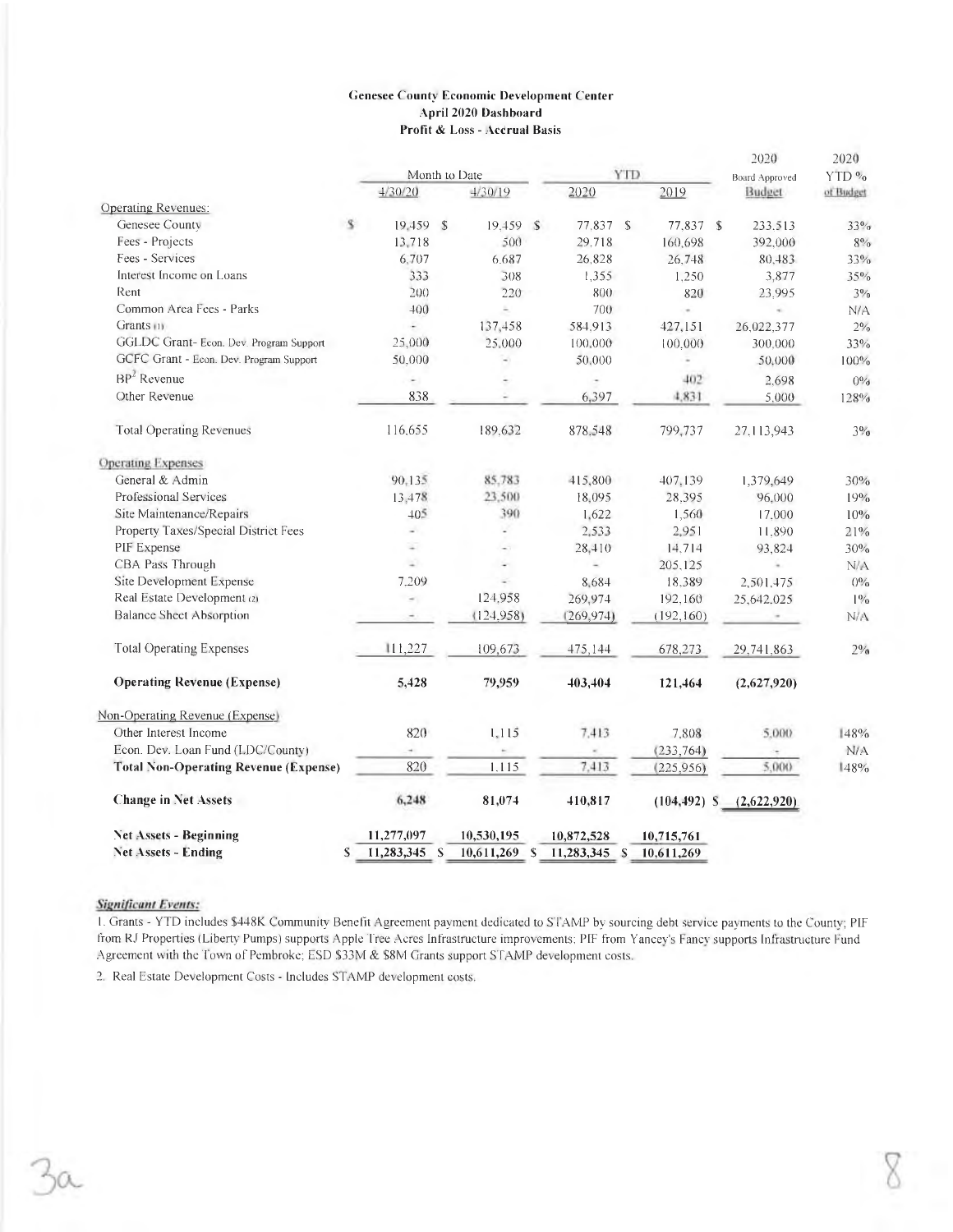# **Genesee County Economic Development Center** April 2020 Dashboard **Statement of Cash Flows**

|                                                            | April 2020      | <b>YTD</b> |
|------------------------------------------------------------|-----------------|------------|
| CASH FLOWS PROVIDED (USED) BY OPERATING ACTIVITIES:        |                 |            |
| Genesee County                                             | \$<br>19,459 \$ | 97,296     |
| Fees - Projects                                            | 13,718          | 38,718     |
| Fees - Services                                            | 20,121          | 40,182     |
| Interest Income on Loans                                   | 602             | 1,280      |
| Rent                                                       | 400             | 1,000      |
| Common Area Fees - Parks                                   | 400             | 700        |
| Grants                                                     |                 | 776,963    |
| GGLDC Grant - Economic Development Program Support         | 75,000          | 150,000    |
| GCFC Grant - Economic Development Program Support          | 50,000          | 50,000     |
| Other Revenue                                              | 838             | 6,397      |
| Repayment of Loans                                         | 8.385           | 17,704     |
| General & Admin Expense                                    | (87,202)        | (397, 439) |
| <b>Professional Services</b>                               | (13, 478)       | (18, 745)  |
| Site Maintenance/Repairs                                   | (405)           | (1,622)    |
| Site Development                                           | (7,209)         | (703, 456) |
| Property Taxes/Special District Fees                       |                 | (2, 533)   |
| PIF Expense                                                |                 | (28, 410)  |
| Improv/Additions/Adj to Land Held for Development & Resale |                 | (482, 656) |
| Net Cash Provided (Used) By Operating Activities           | 80,629          | (454, 621) |
|                                                            |                 |            |
| CASH FLOWS USED BY NONCAPITAL FINANCING ACTIVITIES:        |                 |            |
| Principal Payments on Loan                                 |                 | (285,000)  |
| Net Cash Used By Noncapital Financing Activities           |                 | (285,000)  |
| CASH FLOWS PROVIDED BY INVESTING ACTIVITIES:               |                 |            |
| Interest Income (Net of Remittance to ESD)                 | 1,462           | 12,936     |
| Net Change in Cash                                         | 82,091          | (726, 685) |
| Cash - Beginning of Period                                 | 15,132,098      | 15,940,874 |
| Cash - End of Period                                       | 15,214,189 \$   | 15,214,189 |
| RECONCILIATION OF NET OPERATING REVENUE TO NET             |                 |            |
| CASH PROVIDED (USED) BY OPERATING ACTIVITIES:              |                 |            |
| <b>Operating Revenue</b>                                   | \$<br>5,428 \$  | 403,404    |
|                                                            |                 |            |
| <b>Depreciation Expense</b>                                | 5               | 22         |
| Decrease in Operating Accounts/Grants Receivable           | 162,789         | 383,131    |
| (Increase) Decrease in Prepaid Expenses                    | (4, 413)        | 26,400     |
| Decrease in Loans Receivable                               | 8,385           | 17,704     |
| Increase in Land Held for Development & Resale             |                 | (269, 974) |
| Decrease in Operating Accounts Payable                     | (160)           | (912, 240) |
| Increase (Decrease) in Accrued Expenses                    | 8,126           | (3,703)    |
| Decrease in Unearned Revenue                               | (99, 531)       | (99,365)   |
| <b>Total Adjustments</b>                                   | 75,201          | (858, 025) |
| Net Cash Provided (Used) By Operating Activities           | 80.629 \$       | (454, 621) |

 $\alpha$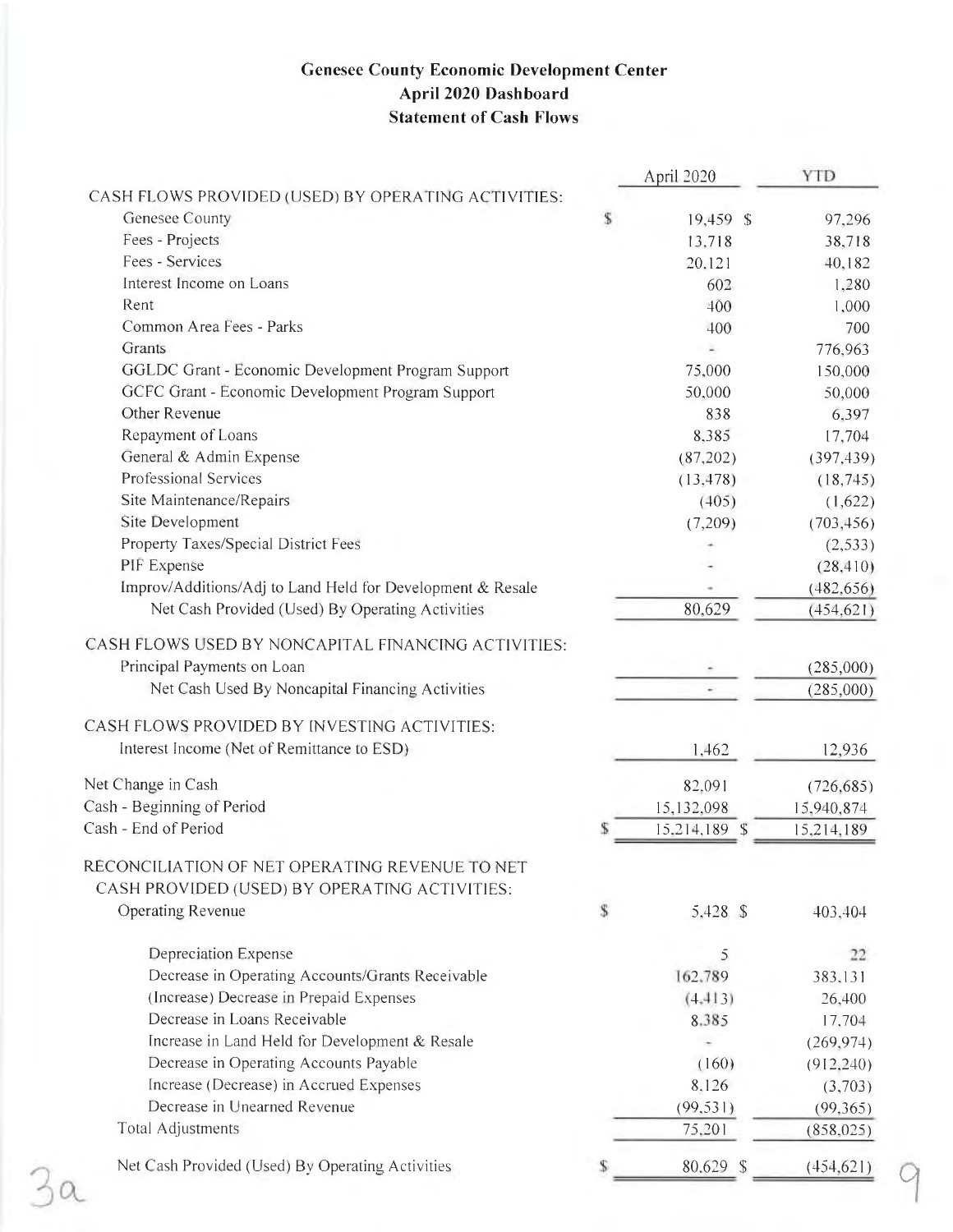

# **Genesee County Economic Development Center Audit and Finance Committee Charter**

This Audit and Finance Committee Charter was re-adopted on this  $.2020$  by the Board of Directors of the Genesee County Economic Development Center, ("GCEDC") a public benefit corporation established under the laws of the State of New York.

# Purpose

Pursuant to Article V. Section 1. of the GCEDC's bylaws, the purpose of the audit and finance committee shall be to (1) assure that the GCEDC's board fulfills its responsibilities for the GCEDC's internal and external audit process, the financial reporting process and the system of risk assessment and internal controls over financial reporting; (2) provide an avenue of communication between management, the independent auditors, and the board of directors; and (3) to review proposals for the issuance of debt and to make recommendations.

# **Powers of the Audit and Finance Committee**

It shall be the responsibility of the audit and finance committee to:

- Appoint, compensate, and oversee the work of any public accounting firm employed by the GCEDC.
- Conduct or authorize investigations into any matters within its scope of responsibility.
- Seek any information it requires from GCEDC employees, all of whom should be directed by the board to cooperate with committee requests.
- Meet with GCEDC staff, independent auditors or outside counsel, as necessary.
- Retain, at the GCEDC's expense, such outside counsel, experts and other advisors as the audit committee may deem appropriate.
- Review proposals for debt issuance and to make recommendations.

The GCEDC board will ensure that the audit committee has sufficient resources to carry out its duties.

# **Composition of Committee and Selection of Members**

The audit and finance committee shall be established as set forth in and pursuant to Article  $V$ , Section 1. (b) of the GCEDC's bylaws. The audit and finance committee shall consist of the Board Chair and at least three additional "independent members", within the meaning of, and to the extent required by, Section 2825 of New York Public Authorities Law, as amended from time to time. The audit and finance committee members shall be appointed by the Board Chair.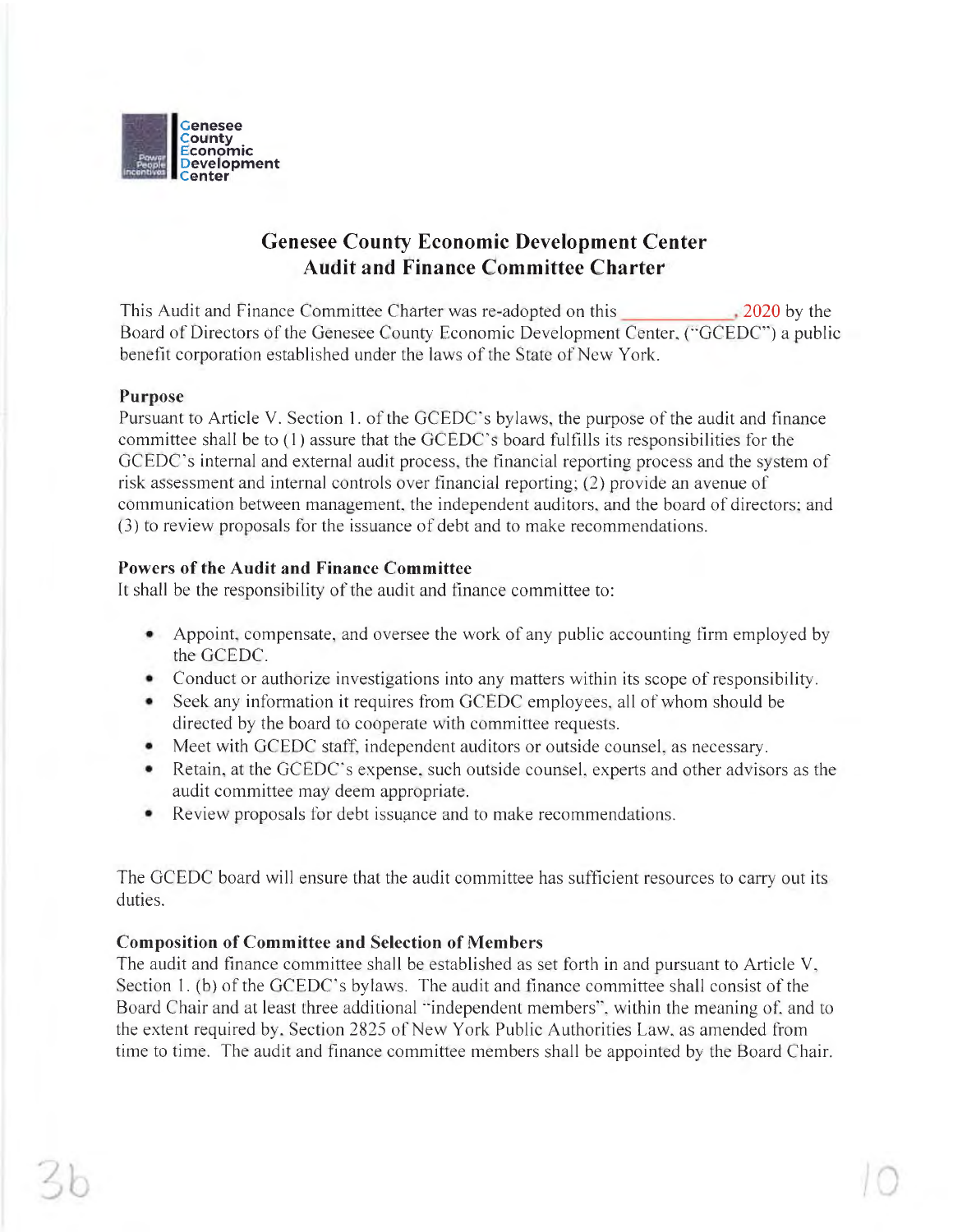Ideally, all members of the audit and finance committee shall possess or obtain a basic understanding of governmental financial reporting and auditing.

The audit and finance committee shall have access to the services of at least one financial expert; whose name shall be disclosed in the annual report of the GCEDC.

The audit and finance committee's financial expert should have 1) an understanding of generally accepted accounting principles and financial statements; 2) experience in preparing or auditing financial statements of comparable entities; 3) experience in applying such principles in connection with accounting for estimates, accruals and reserves; 4) experience with internal accounting controls; 5) experience with debt issuances, and 6) an understanding of audit and finance committee functions.

# **Meetings**

The audit and finance committee will meet a minimum of twice a year, with the expectation that additional meetings may be required to adequately fulfill all the obligations and duties outlined in the charter.

Members of the audit and finance committee are expected to attend such committee meeting. The audit and finance committee may invite other individuals, such as members of management, auditors or other technical experts to attend meetings and provide pertinent information as necessary.

The audit and finance committee will meet with the authority's independent auditor at least annually to discuss the financial statements of the GCEDC.

Meeting agendas will be prepared for every meeting and provided to the audit and finance committee members along with the briefing materials 2 business days before the scheduled audit committee meeting. The audit and finance committee will act only on the affirmative vote of a majority of the members at a meeting. Minutes of those meetings will be recorded.

# **Responsibilities**

The audit and finance committee shall have responsibilities related to: (a) the independent auditor and the annual financial statements; (b) the GCEDC's internal auditors (if any); (c) oversight of management's internal controls, compliance and risk assessment practices; (d) special investigations and whistleblower policies; (e) issuances of debt and (f) miscellaneous issues related to the financial practices of the GCEDC.

The audit and finance committee shall also be responsible for reviewing financial statement accuracy and review of Revolving Loan Fund requests.

#### **Independent Auditors and Financial Statements**  $\mathbf{A}$ .

The audit and finance committee shall:

Recommend to the board of the GCEDC the appointment of independent auditors retained by the GCEDC and pre-approve all audit services provided by the independent auditor.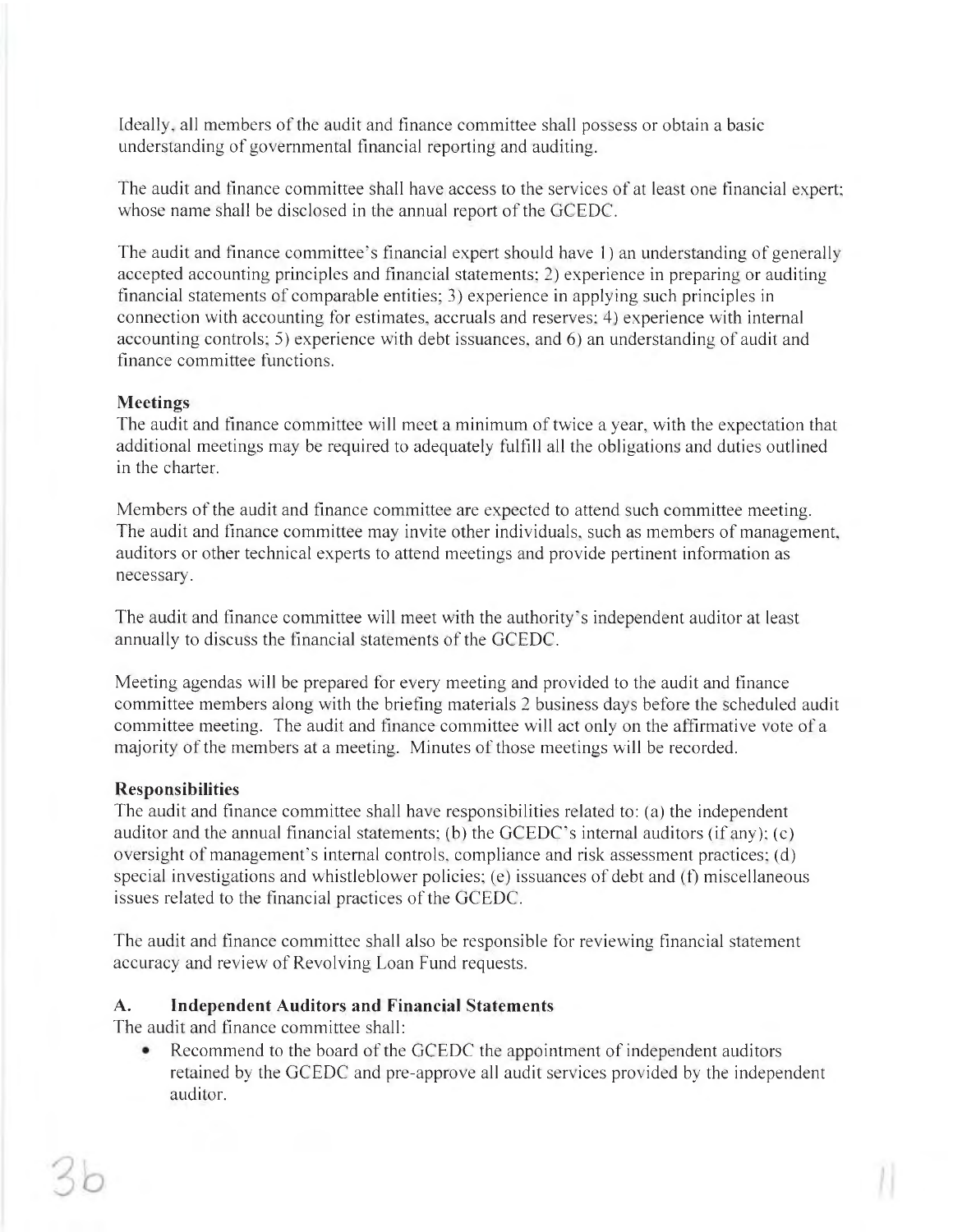- Establish procedures for the engagement of the independent auditor to provide permitted audit services. The GCEDC's independent auditor shall be prohibited from providing non-audit services unless having received previous written approval from the audit committee. Non-audit services include tasks that directly support the GCEDC's operations, such as bookkeeping or other services related to the accounting records or financial statements of the authority, financial information systems design and implementation, appraisal or valuation services, actuarial services, investment banking services, and other tasks that may involve performing management functions or making management decisions.
- Review and approve the GCEDC's audited financial statements, associated management  $\bullet$ letter, report on internal controls and all other auditor communications.
- Review significant accounting and reporting issues, including complex or unusual transactions and management decisions, and recent professional and regulatory pronouncements, and understand their impact on the financial statements.
- Meet with the independent audit firm on a regular basis to discuss any significant issues that may have surfaced during the course of the audit.
- Review and discuss any significant risks reported in the independent audit findings and recommendations and assess the responsiveness and timeliness of management's followup activities pertaining to same.

#### **B. Internal Controls, Compliance and Risk Assessment**

The audit and finance committee shall:

Review management's assessment of the effectiveness of the GCEDC's internal controls and review the report on internal controls by the independent auditor as part of the financial audit engagement.

#### $C_{\cdot}$ **Special Investigations**

The audit and finance committee shall:

- $\bullet$ Ensure that the GCEDC has an appropriate confidential mechanism for individuals to report suspected fraudulent activities, allegations of corruption, fraud, criminal activity, conflicts of interest or abuse by the directors, officers, or employees of the authority or any persons having business dealings with the GCEDC, or breaches of internal control.
- Develop procedures for the receipt, retention, investigation and/or referral of complaints concerning accounting, internal controls and auditing to the appropriate body.
- Request and oversee special investigations as needed and/or refer specific issues to the appropriate body for further investigation (for example, issues may be referred to the State Inspector General or, other investigatory organization.)
- Review all reports delivered to it by the Inspector General and serve as a point of contact  $\bullet$ with the Inspector General.

#### D. Other Responsibilities of the Audit and Finance Committee

The audit and finance committee shall:

• Present annually to the GCEDC's board a report of how it has discharged its duties and met its responsibilities as outlined in the charter.